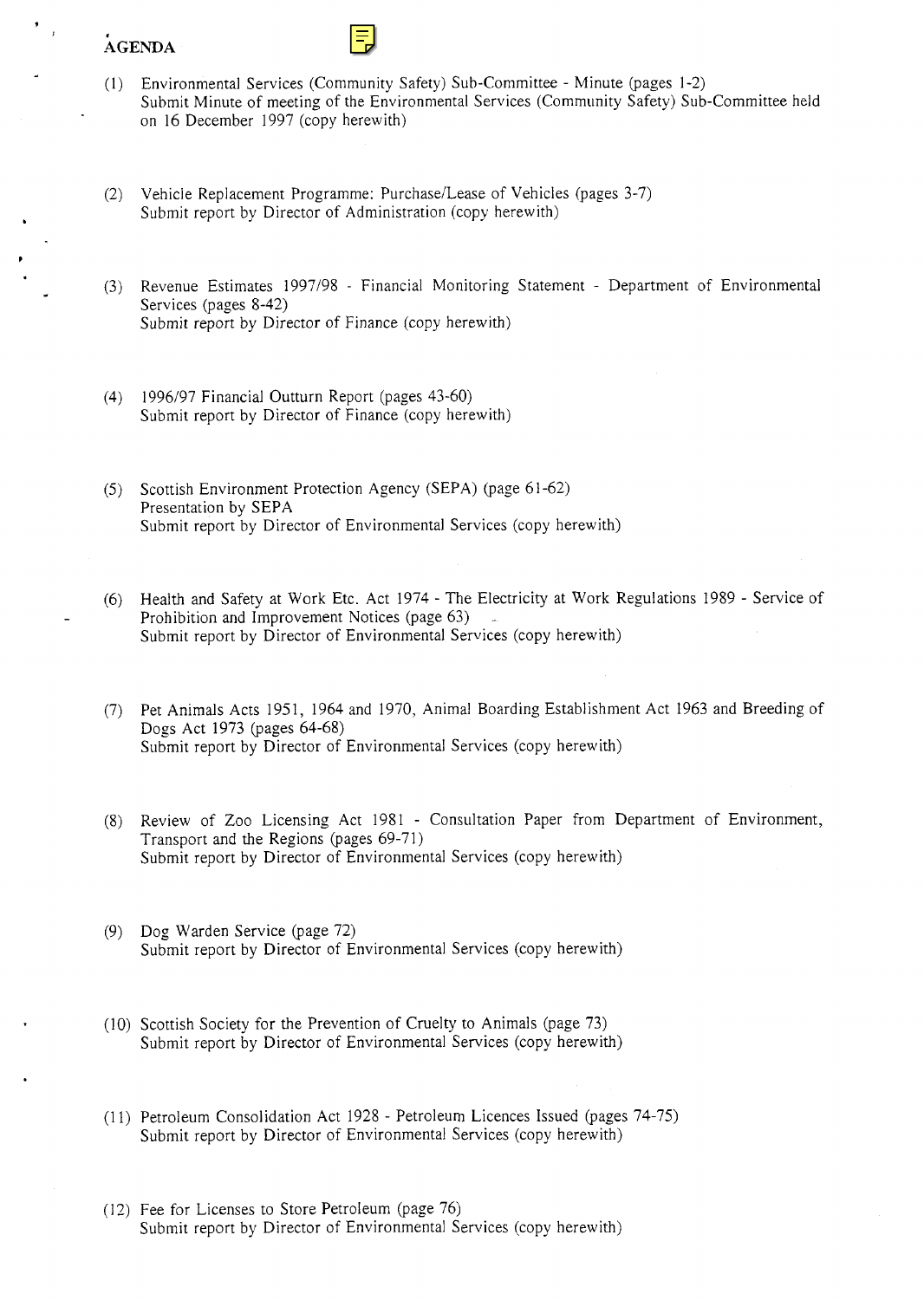- (13) Court Case West End Bar, Wishaw (page 77) Submit report by Director of Environmental Services (copy herewith)
- (14) Counterfeit Clothing Result of Prosecution (page 78) Submit report by Director of Environmental Services (copy herewith)
- (15) Core Conditions of Employment for APT & C Staff Service Provision Outwith Hours (page 79) Submit report by Director of Environmental Services (copy herewith)
- (16) Authorisation of Officers (pages 80-85) Submit report by Director of Environmental Services (copy herewith)
- (17) Pennington Report: Additional Funding, Revisions to Codes of Practice, Accelerated HACCP (pages 86-91) Submit report by Director of Environmental Services (copy herewith)
- (18) Transport Management and Maintenance: Provision of Services to the West of Scotland Water Authority (WOSWA) (pages 92-93) Submit report by Director of Environmental Services (copy herewith)
- (19) Projected Tender Return Implementation Arrangements (pages 94-95) Submit report by Director of Construction Services (copy herewith)
- (20) Waste Disposal Dalmacoulter Void Space (pages 96-97) Submit report by Director of Environmental Services (copy herewith)
- (21) Drumshangie Dalmacoulter Extension (pages 98-102) Submit report by Director of Environmental Services (copy herewith)
- (22) Food Watch Campaign (pages 103-104) Submit report by Director of Environmental Services (copy herewith)
- (23) National Consumer Week (page 105) Submit report by Director of Environmental Services (copy herewith)
- (24) National Award: Public Convenience Service (pages 106-108) Submit report by Director of Environmental Services (copy herewith)